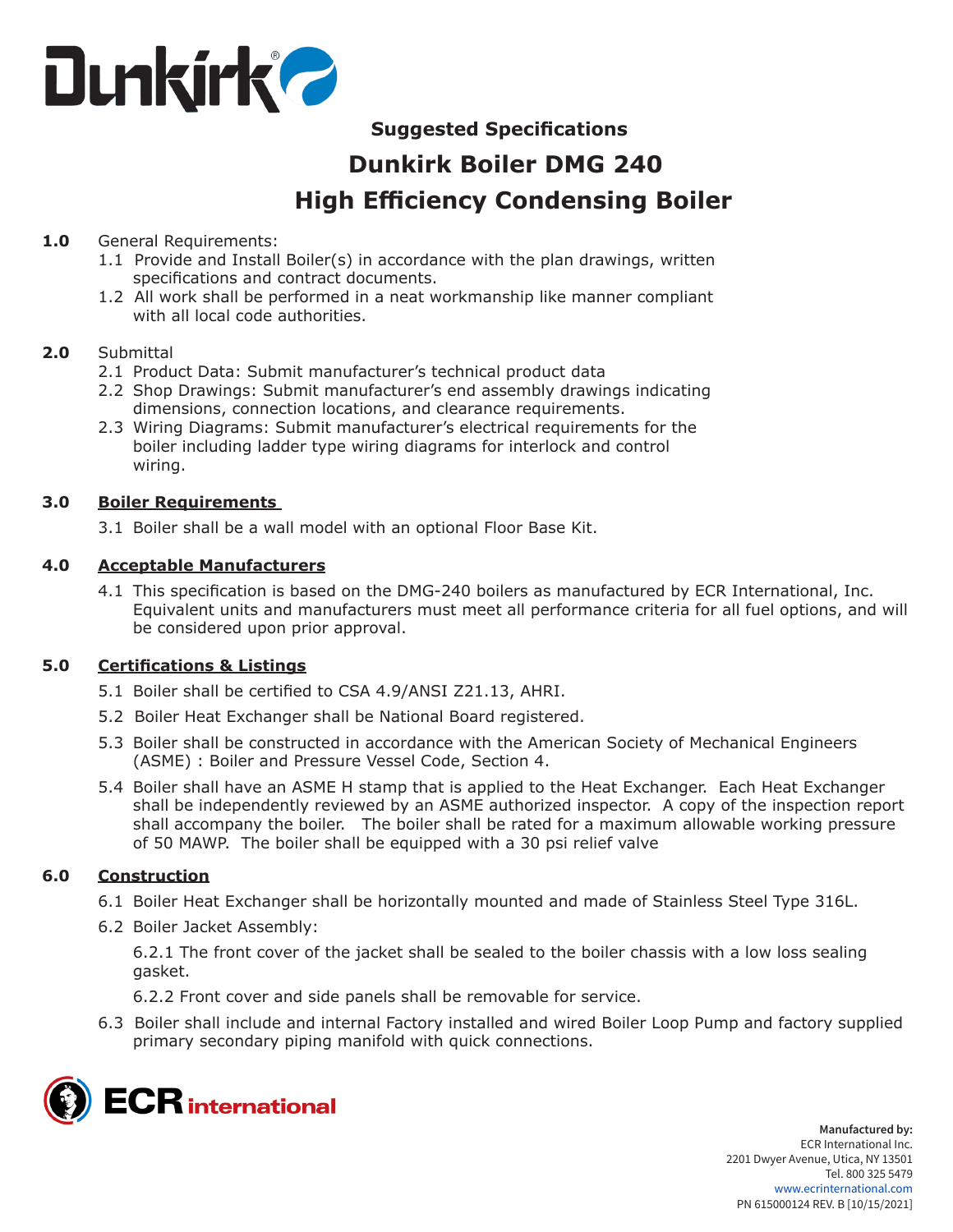

#### 6.4 Burner Components

 6.4.1 Gas Valve shall be negative regulation delivering the proper quantity of fuel based on the speed of the combustion air blower. The valve shall be able to operate at gas supply inlet pressures as indicated.

| <b>Gas Supply Pressure</b>    |                               |                               |                               |
|-------------------------------|-------------------------------|-------------------------------|-------------------------------|
| <b>Natural Gas</b>            |                               | <b>Propane</b>                |                               |
| <b>Minimum</b><br>Inches W.C. | <b>Maximum</b><br>Inches W.C. | <b>Minimum</b><br>Inches W.C. | <b>Maximum</b><br>Inches W.C. |
| 3.0                           | 10.5                          | 5.0                           | 13.5                          |

- 6.4.2 Combustion air blower shall be equipped with a variable speed blower to regulate the amount of premix gas/air through the blower assembly and into the burner. The on board control system shall regulate the speed of the blower to modulate the capacity of the boiler from 15% input firing rate up to 100% input firing rate.
- 6.4.3 Gas Burner shall be constructed of a stainless steel to provide an even and consistent flame at all levels of modulation.
- 6.4.4 Ignition system shall consist of a a spark generator and a combined direct spark igniter (DSI) and flame sensing rod.

#### **7.0 Control/Safety Devices**

- 7.1 Boiler shall utilize a control and user interface with LCD text and graphics display that provides boiler operational/status information, self-diagnostic features, boiler operational history, multiple boiler applications, outdoor air sensor, and DHW Indirect tank priority.
- 7.2 Control system shall continuously monitor the boiler during operation and standby modes. The control shall operate in such a manor to receive input data from the supply, return and outdoor air temperature sensors and adjust the modulation rate accordingly.
- 7.3 Boiler's control system shall consist of the following:
	- 7.3.1 Safety devices factory installed on the boiler: Supply and Return water temperature sensors, high limit temperature sensor, vent temperature sensor, heat exchanger temperature limit, and Low Water Pressure sensor.
	- 7.3.2 The boiler control shall have Cold Start compensation and 30 second flame stabilization period.
	- 7.3.3 The boiler control shall have an Anti-Wind function that increases fan speed to reduce the risk of flame loss.
	- 7.3.4 The boiler control shall be capable of modulating the boiler loop pump speed to compensate for load conditions.
- 7.4 The boiler shall be equipped with; a temperature/pressure gauge, ASME certified pressure relief valve.
- 7.5 CSD-1 option which consists of the following additional field installed controls: Manual reset high limit device, UL Listed Probe Style manual reset Low water cut-off.
- 7.6 Control can accept 0-10V input to manage heating set-point or heating power level.

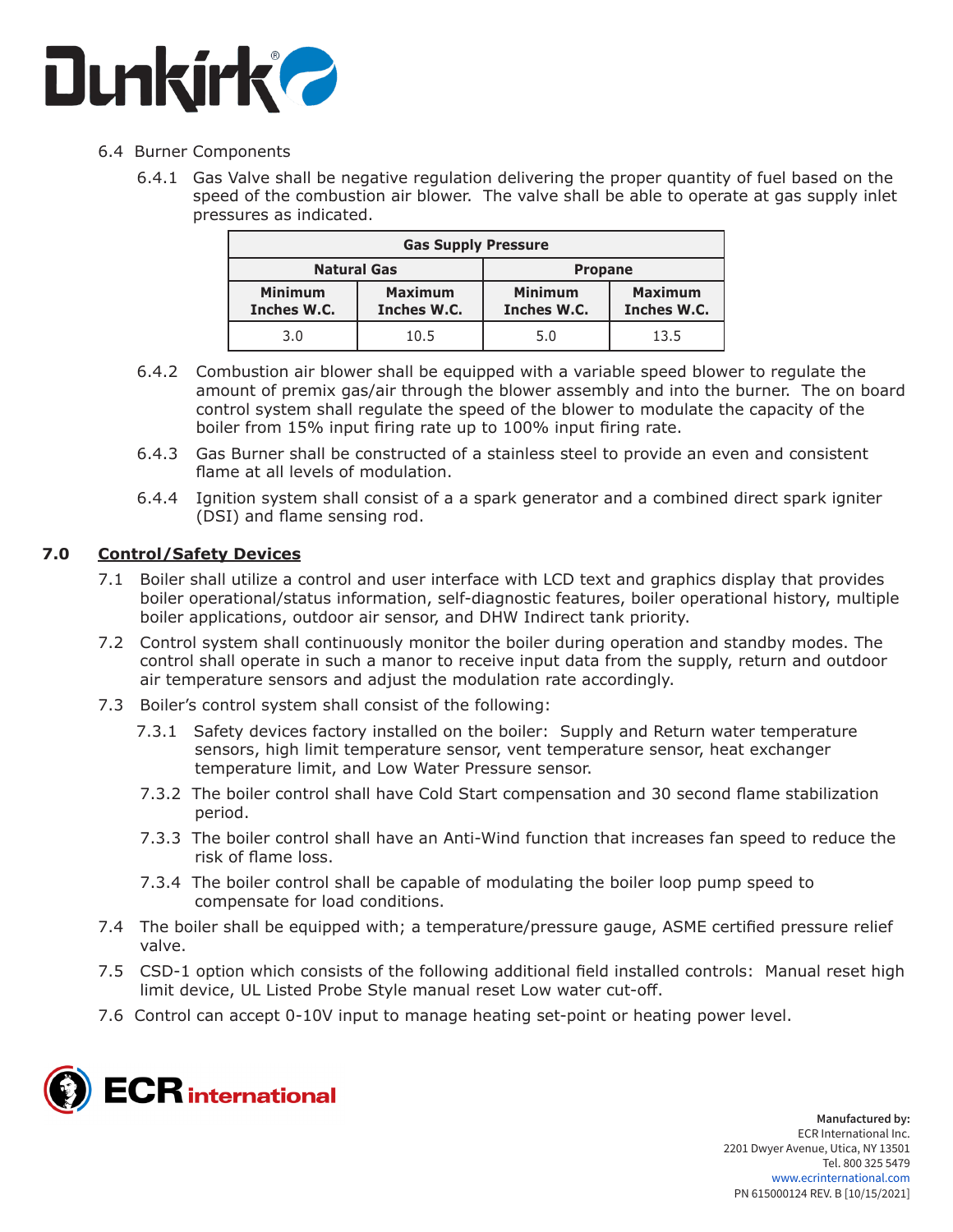

# **8.0 Combustion Air And Flue Vent Exhaust**

- 8.1 The boiler shall be certified for:
	- 8.1.1 Coaxial venting
	- 8.1.2 Direct Venting
	- 8.1.3 Two-Pipe Venting
	- 8.1.4 Single Pipe Venting
	- 8.1.5 Common Venting
- 8.2 Venting shall be constructed of approved materials and installed as per the manufactures written instructions, plan drawings and all applicable local code authorities. The combustion air inlet and flue gas exhaust shall directly connect to the boiler at the locations labeled. Boiler shall have the front removable jacket in place during operation. The jacket can be taken off during commissioning and service per the manufactures written service and kit instructions. The flue shall be approved Polypropylene or CPVC terminating with the manufacturers specified vent termination. When venting CPVC the air inlet pipe may be PVC or schedule 40 CPVC. The air inlet must terminate as per the manufacturer's instruction with the manufacturer's specified air inlet.

# **9.0 Condensate Drain**

9.1 Boiler shall be equipped with a corrosion resistance flue collector with factory equipped drain trap. The drain line external to the boiler shall be constructed of approved materials and installed as per the manufacturers written instructions, plan drawings and all applicable local code authorities.

#### **10.0 Electrical Connections**

- 10.1 Boiler shall be equipped with Factory wired 5' appliance cord with male plug end.
- 10.2 Supply voltage 120 volts 60 HZ 15 amp minimum size circuit.
- 10.3 The boiler shall have terminals for a system pump and a domestic hot water pump. The terminals for these pumps shall be rated for 120 volts with a 1 amp FLA connections
- 10.4 The boiler shall have separate Line voltage and Low voltage terminal strips with clearly marked connections for Central Heat Thermostat, DHW Sensor/Aquastat, Outdoor Sensor, and Remote Safety Devices.
- 10.5 Boiler shall have 0-10 V Input Analog and also have Open Therm protocol for thermostat communication.

#### **11.0 Quality Assurance**

- 11.1 Warranty Residential: The Boiler shall be supplied with a written manufacturer's 15 year limited warranty on the heat exchanger and 1 year on parts and controls supplied with the boiler. A 2 year Parts and Labor extended warranty is included at no cost, requires boiler registration within 60 days of installation.
- 11.2 Warranty Commercial: The Boiler shall be supplied with a written manufacturer's 8 year limited warranty on the heat exchanger and 1 year on parts and controls supplied with the boiler.
- 11.3 Factory Testing The boiler shall be factory fired tested.